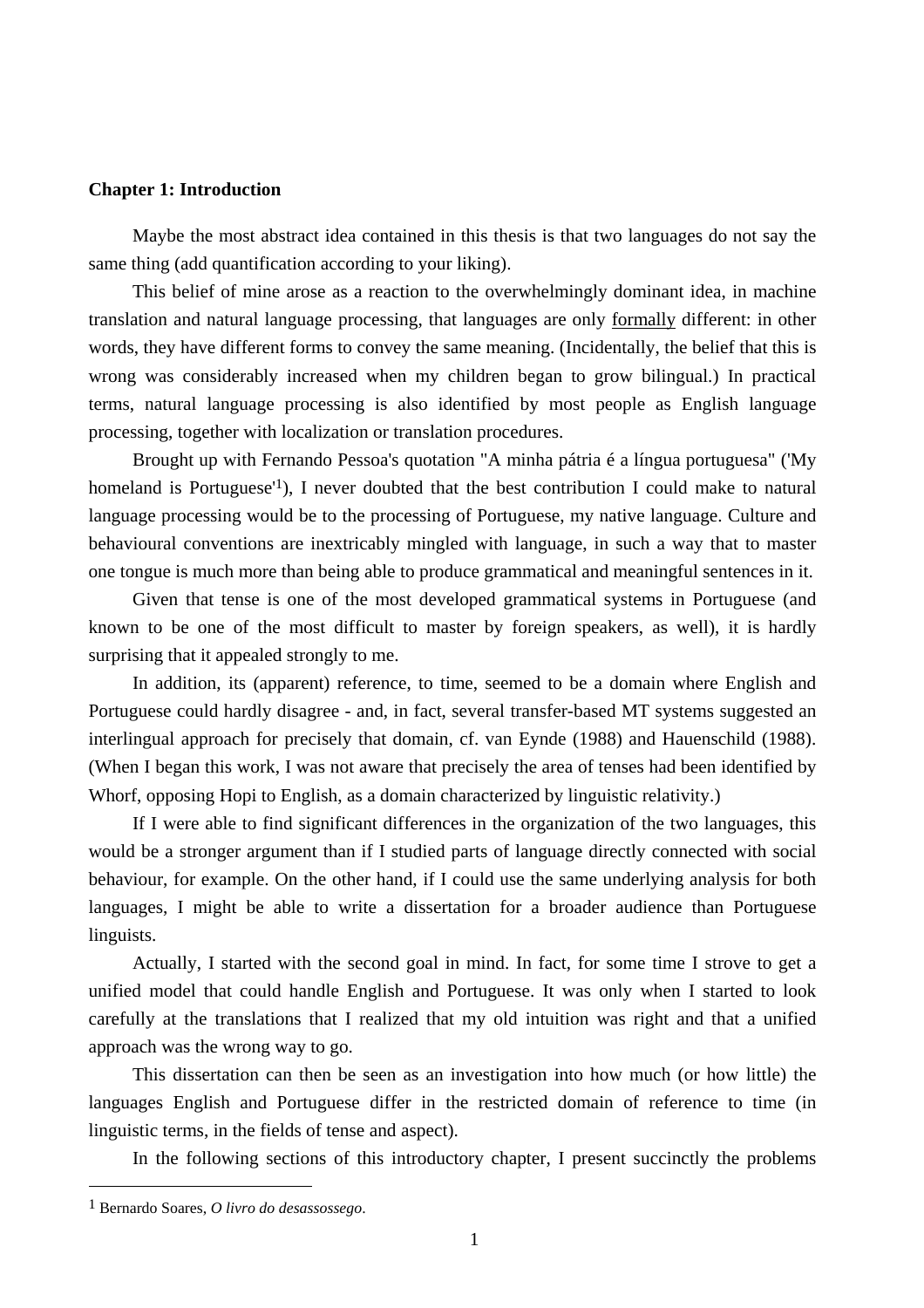addressed, before attempting a critical assessment of natural language processing and defining the place of this dissertation in relation to other research in the field. Finally, I describe the empirical data and how the entire thesis is organized.

## **1.1 Contrast and comparison of languages through translation**

The investigation of the differences and similarities between two language (sub)systems through the use of real translations is a complex task, for several reasons: First, because of the quantity and diversity of the material presented in real texts, as opposed to constructed examples. (The use of corpora will be discussed in Section 1.4 below.) Second, because of the interaction of two complex factors that enter into the making of a translated text, namely, translation accuracy and style of the target language.

The interaction referred to above can be cast in the following terms: A translated text is necessarily closer to the original text (in a different language) than to original texts in the target language. Hence, it is difficult to assess to what extent its particular linguistic properties are dependent on the target language, and to what extent they originate from the source language.<sup>2</sup>

This could be termed the "translation paradox": the more literal the translation, the more linguistically faithful, and, therefore, the less problematic a comparison between individual instances of translation. However, the better the translation<sup>3</sup>, the more it approaches the stylistic conventions of the target language system, the more problematic the study of individual instances becomes.

This crucial property of translations, namely, that by belonging to the target language they are bound to follow target language norms, ranging from obligatoriness of use of one particular grammatical category to simple obedience to general stylistic trends, implies that translation often does not preserve the meaning of the original (even if it could).

Language difference is thus one key to the understanding of meaning differences in translation (even though meaning differences can arise in the very same language by having two speakers choosing to convey different aspects of the very same situation).

I will, however, be using translations to detect language differences, i.e., I will be looking at the consequences in order to uncover the causes. After discussing several features of both language contrast and translation in Chapters 2 and 3, Sections 3.7 and 3.8 will deal with this issue in detail.

## **1.2 Tense and aspect**

 $\overline{a}$ 

The interest of tense and aspect is obviously not just the fact that Portuguese grammar is

<sup>&</sup>lt;sup>2</sup> In order to circumvent this problem, current research in corpus-based translation studies (e.g. Johansson and Hofland (1994)) advocates the constitution of bilingual corpora in which translated texts are supplemented with original texts in the two languages.

 $3$  Of course this can be problematized. It is not easy to define what a good translation is, and there are conflicting criteria on this subject as well. Gutt (1991) presents some cases where literal translation has been claimed to be the best translation. Still, some form of this paradox could be claimed to hold in the vast majority of the cases.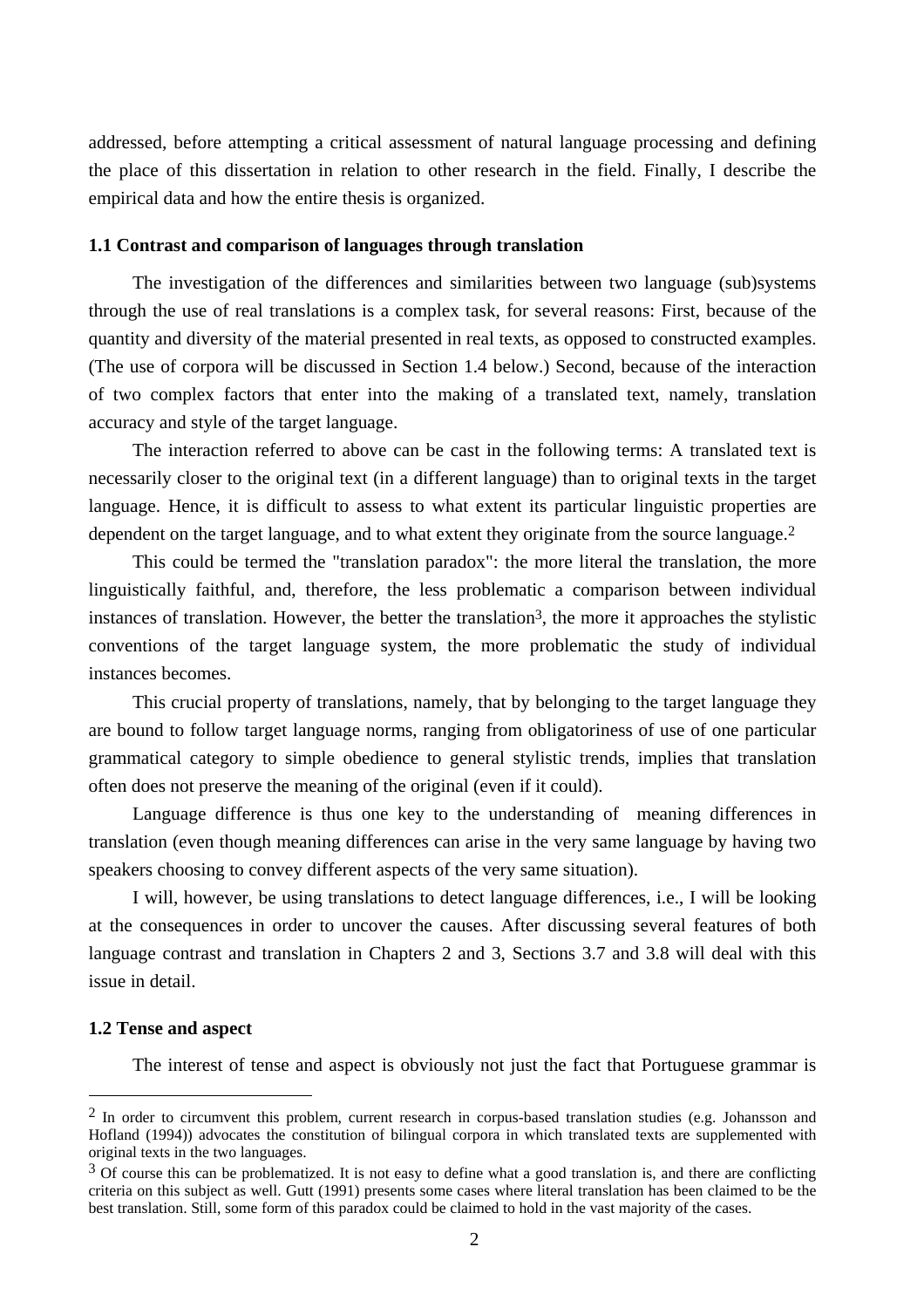particularly rich in that area. Chapter 4 presents a selected overview of what a number of people have said on the subject in particular; here, I only note that the domain of representation of time in natural language has a number of interesting features in general:

First of all, it is a genuine semantic matter (possibly the easiest to identify in human language, besides number). Even though one could in principle select a syntactic phenomenon and delimit a (descriptive linguistic) study in that way, I assume that a system is structured semantically. In other words, that a coherent collection of formal indications, identifiable in syntax, morphology, and/or the lexicon, can only be explained by reference to a common particular conceptual domain. Studying the tense and aspect system then means that I will be studying any features (irrespective of descriptive level) that relate to time. This, incidentally, allows one to contrast / compare systems of two different languages, while it seems ill-founded to compare just forms.

Tense and aspect also constitute a core system, in that it is grammaticalized in the two languages. In consequence, it is not something that those languages convey optionally, or rarely. Tense and aspect markers are pervasive: almost any sentence contains such markers. In fact, it is necessary to account for them while processing almost any natural language utterance, and, therefore, extremely relevant for natural language processing in general.

Last but not least, tense and aspect are related to a concept which plays a crucial role in human life, time, which has been extensively discussed in philosophy, mathematics, and the natural sciences (most notably physics). Time has also been one privileged subject matter in artificial intelligence and in theoretical computer science. A semantic study of tense and aspect can thus be seen as an investigation of the role of time in "natural language metaphysics" and thus carry philosophical as well as linguistic import.

The subject matter is thus old and respectable. What is relatively new (though not unique; see e.g. Matveyeva (1985)) is the approach: the reliance on corpora, and the contrastive perspective. The former amounts basically to considering non-selected actually occurring examples, while the latter provides new facts for which an explanation must be sought. It is interesting that the contrastive approach has recently been defended, although with the opposite motivation, by Kamp (1991:64):

There have been few systematic attempts to explain the differences between the distinct ways in which different European languages use their tenses and temporal adverbs to express what appears to be the same information - at least that have made use of a precise formal framework. [...] explanations of such interlingual distinctions explanations, in other words, of what might be considered idiosyncrasies of the tense-and-aspect systems of individual languages - require a more refined machinery than one may have seemed to need in the (noncomparative) study of tense-and-aspect systems of single languages. The impression that analyses of individual systems would be able to make do with substantially simpler machinery, however, must, I think, be illusory: Ultimately the additional machinery [...] will be just as indispensable for explaining the interaction of tense and aspect within a single language as it is to account for the features that set one system apart from another. If this is so, then comparative studies of tense and aspect may well be indispensable even when one is interested only in the workings of tense and aspect in the one language of one's choice.

#### **1.3 Natural language processing**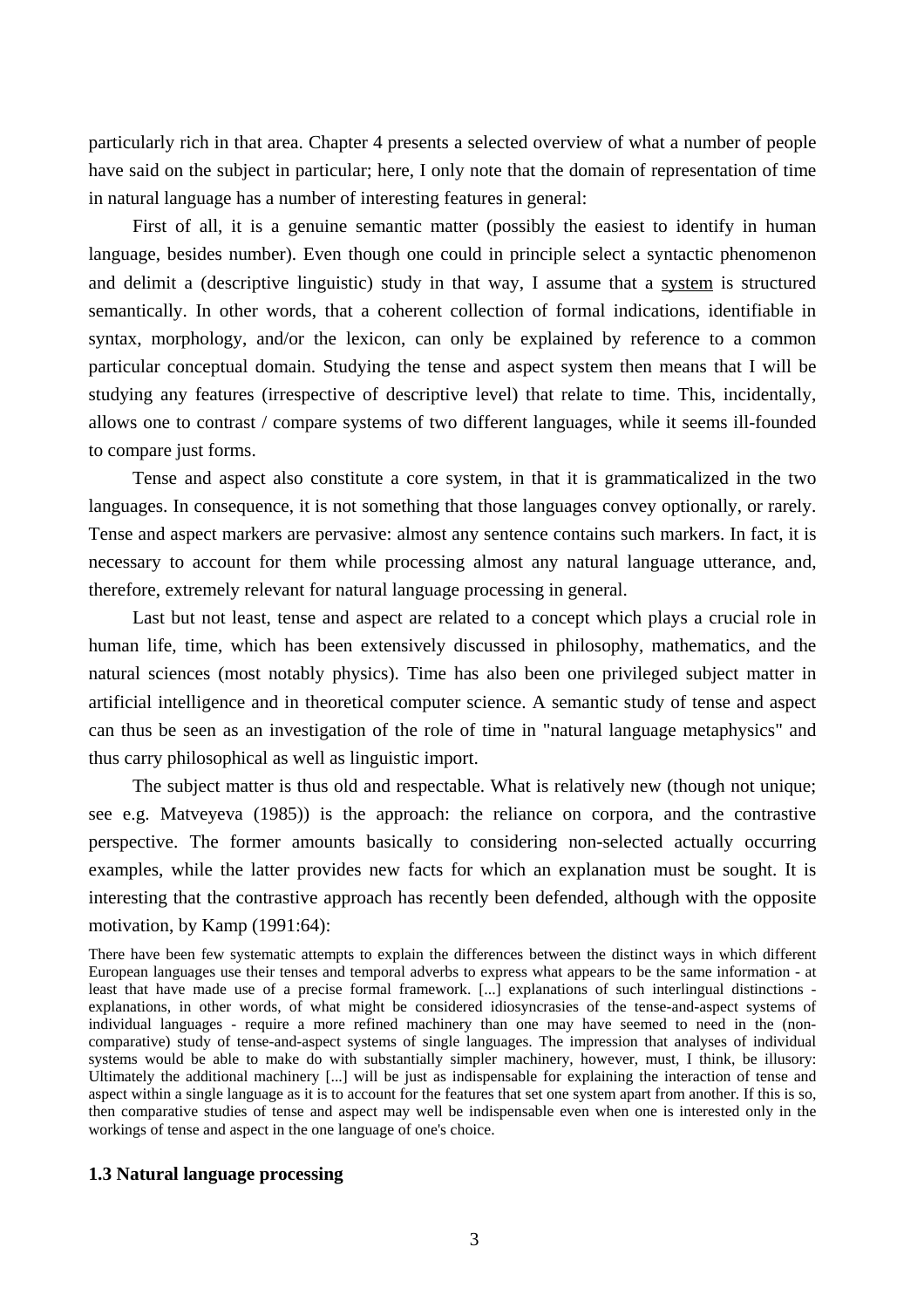What is the relevance of a contrastive study of tense and aspect to natural language processing? To answer this question, I will first describe my view of this discipline, and then argue for what the right approach to it should be.

Natural language processing was, right from the beginning of artificial intelligence (AI), one way of doing AI. In those times, it was called "natural language understanding", and, like her mother AI , had two main ways of being understood by practitioners: One was to do applications that understood (reacted intelligently) to natural language texts (or utterances), a definition by goal; the other was to study the organization of natural language as reasoning and knowledge representation devices, in order to be able to automate and process natural intelligence, a definition by process. While, in theory, these two ingredients had to be there for a computational account of natural language, they drastically diverged in practice. At the same time, the community grew significantly, and separation from AI became more and more conspicuous. Given the easily seen difficulties of understanding natural language, the name of the discipline became natural language processing (NLP) or computational linguistics (CL). (In fact, I think the names NLP or CL have more to do with the previous background of the people involved than with actual work in progress, and I will use them interchangeably.<sup>4</sup>)

Computational linguistics has come to encompass a wide range of activities, which can be summarized as four different viewpoints:

1. Linguistic philosophy: the concern with reasoning processes, ontology and epistemology, and logic-oriented computational models. Logicians are the kind of practitioners of this new NLP, and, in fact, they rephrased many of the questions posed by young AI.

2. Linguistic tools: the concern with formalisms, environments, tools for describing language, computability and the like. These matters, at the heart of computer science proper, now embody a large part of the effort in CL.

3. Language description: the traditional concern of grammarians *per se*, now in a computational environment. It should be noted, at this point, that a computational description of language has different requirements than pure linguistic theory. For one thing, it has to be objectively implementable, and, in addition, it must cope with ill-formed input.

4. System development: the creation of programs that do something with language (i.e., that handle, generate, or analyse significant portions of real text/speech). In fact, this is the only part visible outside the community itself. However, and because of the common separation of academy and market (at least in Europe), this part is the least practised by NLP researchers, and so much so that recent efforts have been done to promote it, not least by launching the new "language engineering" discipline.

Language engineering is thus a new branch of NLP, whose aim and primary scope is that

<sup>&</sup>lt;sup>4</sup> Jan Engh has noted that the growing interest in computers in linguistics, having given rise to what he calls "computer-assisted linguistics", is another (unrelated) source for the CL discipline. A similar observation can be made about what is called "literary computing" or "computing in the humanities". I should then say that NLP is a proper subset (the interesting one) of CL. Still, I will be using the two terms without further precision in the text.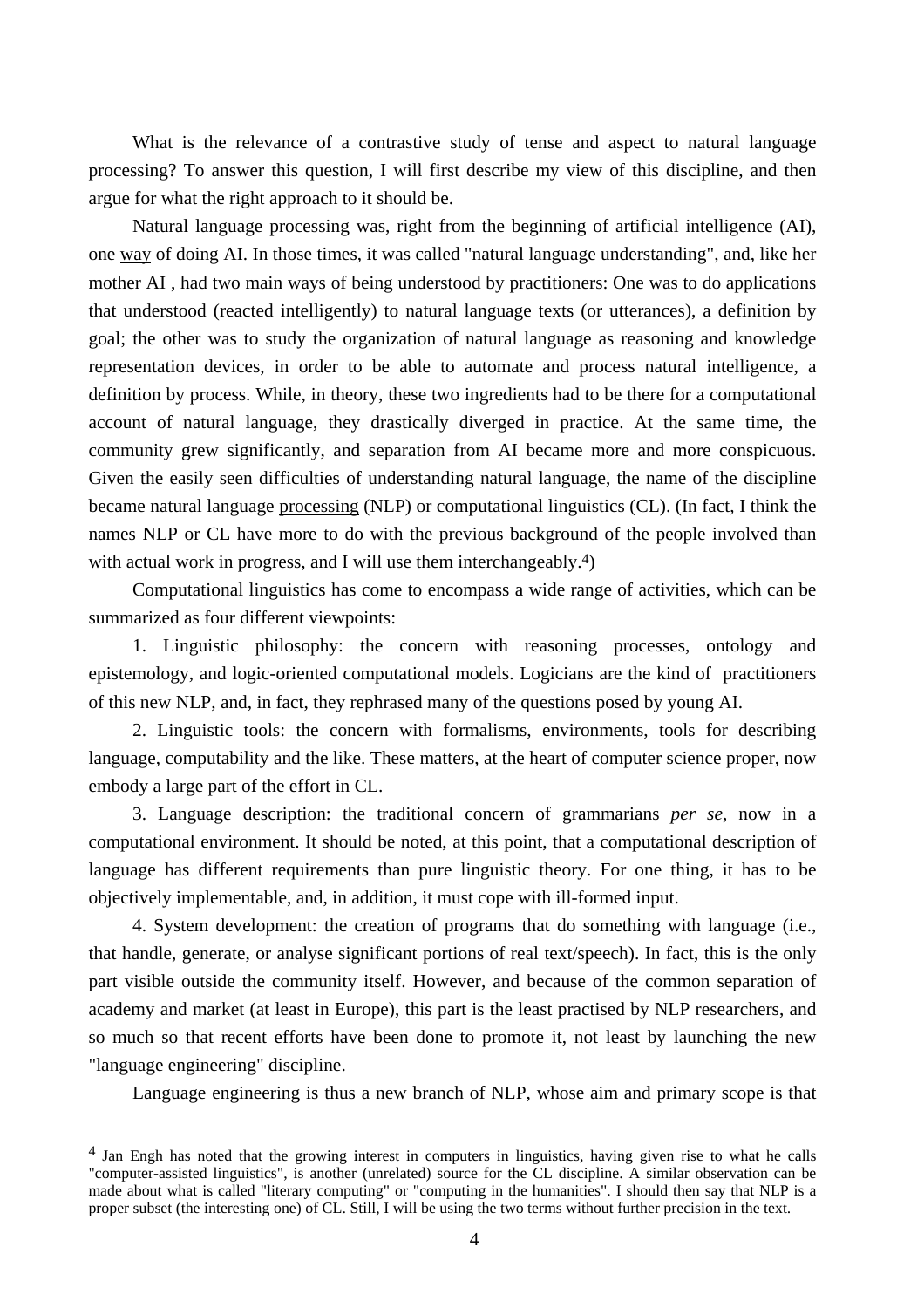of taking the bull by the horns and get at real language. The emphasis of language engineering is thus on the raw material, and its processing, in computer applications (and therefore the term "engineering"). Engineering is, in my opinion, the art of solving problems in context, hopefully resorting to scientific "truths" originating in the lab (decontextualized). The creation of an engineering of language was thus an antidote against a too theoretical NLP/CL discipline. NLP/CL had become too theoretical, too concerned with discipline-internal questions, to be able to produce things of value for the end user, while, on the other hand, there was a wide market potential for such products.

However, an engineering approach alone is not a solution in itself, even though I consider it to be the right way to face natural language processing. There is good engineering -- and bad engineering. Good engineering, in my opinion, requires the use of a good description, and, additionally, good tools with which that description is expressed as well as good insight into the theoretical underpinning. But I hold that the importance of the viewpoints for language engineering is in inverse order to the one presented above. Therefore, in this dissertation I will attach more importance to (linguistic) description than to the way I couch it in formal terms or to the philosophical claims I may make.5

Another key concept in language engineering is broad coverage. It is a well-known fact of life that there is always a trade-off (for theories, programs and systems alike) between being encompassing or non-trivial, between breadth or depth of analysis. The NLP / CL community has chosen depth in the overwhelming majority of cases, with obvious damage to the engineering side. Prototypes, fragments, restricted sublanguages are terms often used, which I will not employ in this dissertation. For my NLP creed consists of one single assumption: it is a necessary requirement to handle real natural language. Any attempt to restrict the language accepted immediately turns the study (or the tool) into something else: at best, a model of a quasi-natural language. Even if this newly devised formal language has some theoretical interest, it is not natural language, and it will have no (automatic) practical applicability to real natural language processing (even if it embodies nice prototypes). I contend, in fact, that too much work in the discipline has been wasted in the design and implementation of systems which mimic natural language to some extent, but which can never be used to actually handle it.

Let me now return to the question raised at the beginning of this section. In fact, a contrastive study of tense and aspect is not *per se* relevant or irrelevant to natural language processing. Relevance will derive from the way it is conducted. I claim that some of the methodological options taken, as well as the questions raised, should make this dissertation relevant to NLP.

First of all, it is a study conducted on real text (real translations), which, as I claimed

 $<sup>5</sup>$  This dissertation includes a fair deal of linguistic description proper, due to the fact that there was no published</sup> account of Portuguese I could rely on. If there had been a computational description of Portuguese in the field of tense and aspect (or any other field), I could have proceeded by taking it as basis. However, I had to do most Portuguese monolingual analysis, as well as the contrast with English, from the start.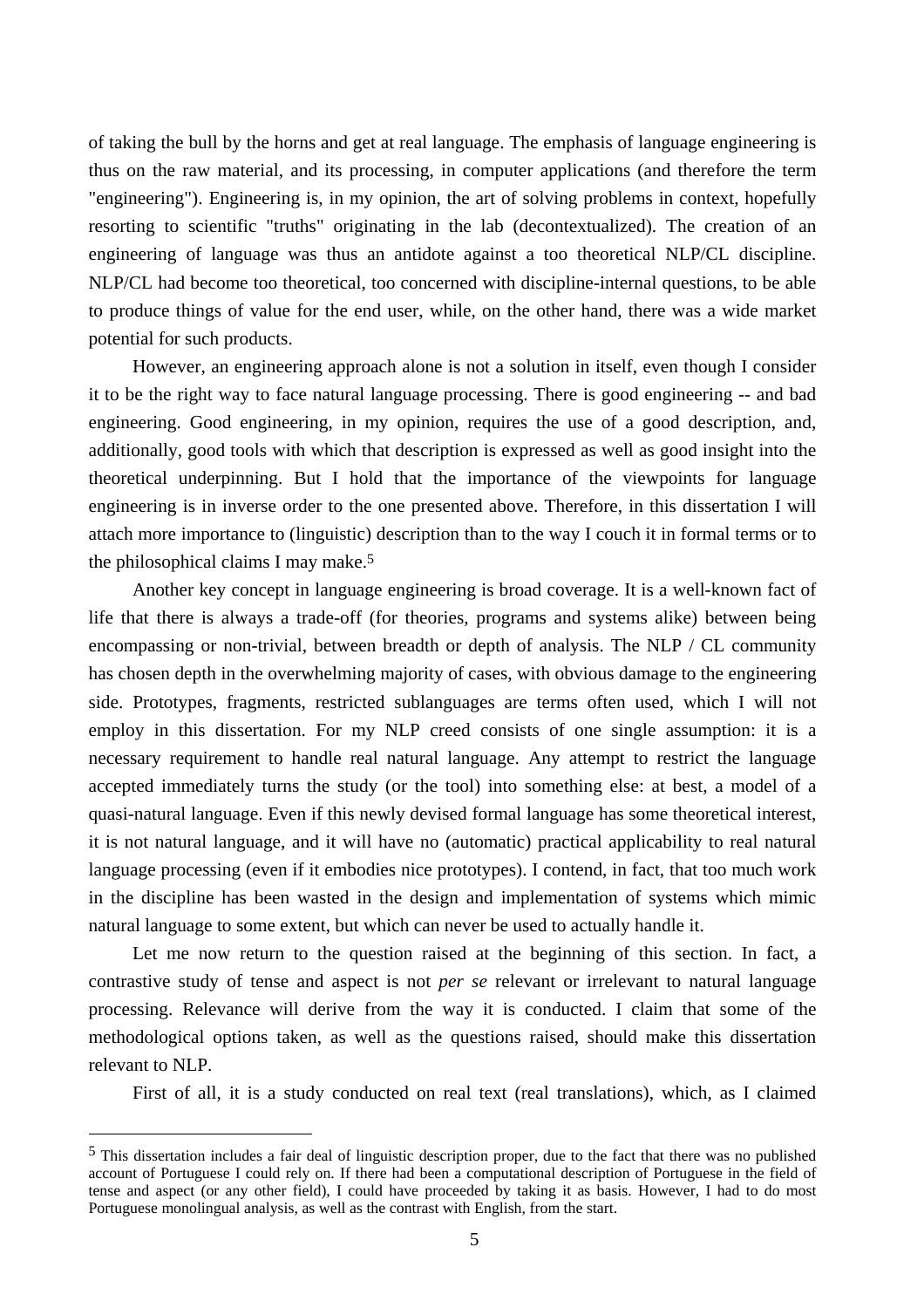above, is an essential requirement.

 $\overline{a}$ 

Second, it is based on several measurable (i.e., objective) clues, such as grammatical markers, lexical items, actual translation pairs, even though it resorts to a fair dose of interpretation as well.

Third, a systematization of the results of the study is always attempted. This allows for (at least) partial implementation as a computer program. In particular, significantly more structure is given to what was *a priori* a mere collection of translation pairs.

Fourth, several NLP applications are hinted at based on the study described here.

Last but not least, this dissertation makes the theoretical point (with important practical consequences) that each language has to be described in its own terms. (It does not prove such a statement, but provides, in my opinion, strong evidence for it. To reject this claim, one would need to present a model handling my data without resorting to the sort of language differences I consider.) This implies that practical NLP systems that deal with more than one language cannot succeed without taking these language differences explicitly into account.

A natural conclusion of this section is a presentation of my view of the current situation in NLP, and of its future, positioning this dissertation in the more concrete field of computer-aided translation.

The era of toy systems based on a handful of example sentences is over. This change of perspective has brought with it the acknowledgement, by researchers and developers alike, that much is still unknown about language, i.e., one cannot start coding the language knowledge required, because it turns out that this knowledge is far too complex and strongly resists clean formalization. Therefore, a growing trend among empiricist-minded scholars has been to process corpora, dictionaries and thesauri, which is a very good thing in itself. What is not so good is that, overwhelmed by the complex problems raised by real text, and given that traditional linguistic theory is ill-equipped to handle them, many of those researchers have proposed too simplistic models or systems to handle natural language,<sup>6</sup> casting doubt on their basic adequacy to process language. This has led to a reaction from the more theoretically minded researchers, forming what is called the rationalist camp.7

This dissertation is an attempt to arrive at a satisfactory middle ground. On the one hand, it is geared to handle real text examples, being, therefore, strongly empirically based. On the other hand, it tries to preserve much of what is well known about language behaviour from theoretical studies.

The thesis is inspired by the belief that an important part of research and development in machine translation should be devoted to the study of translations already performed, and its purpose is to allow one to look at real examples through a more informed perspective than purely

<sup>6</sup> A prototypical example is the pure statistical approach to machine translation followed by the IBM group at T.J.Watson, cf. Brown et al. (1990). Their results are among the best claimed by existing systems.

 $7$  Such reaction, in the 70's, materialized in the famous ALPAC report (ALPAC, 1966), which was responsible for a large reduction of machine translation research all over the world.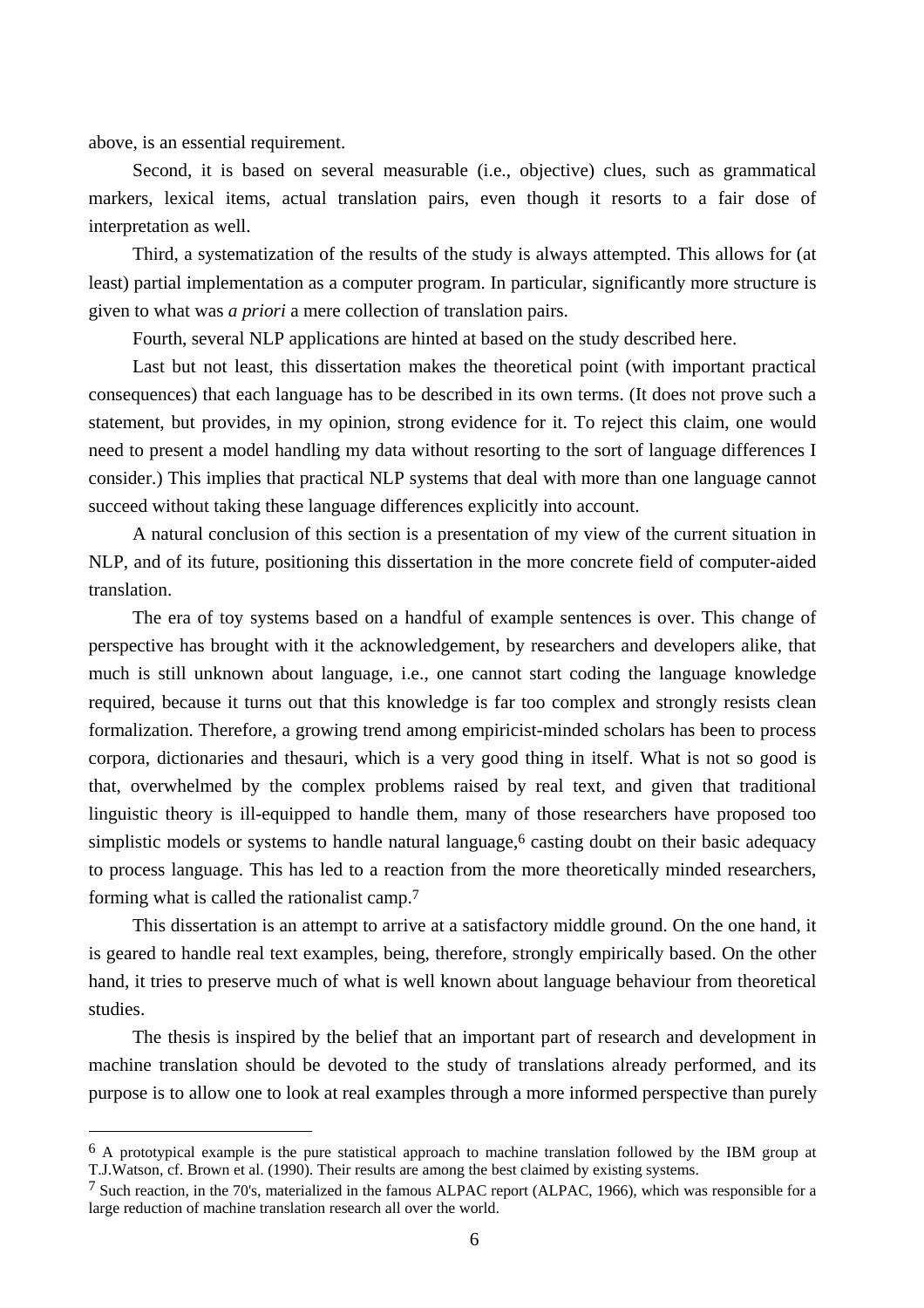quantitative or statistical processing.

As a general trend, NLP goals have moved from full automation to the development of tools to help in a human task. In translation, fully automated machine translation has given way to computer-aided translation as well as to tools for the translator. I will claim in this thesis that, in order to have a useful tool for handling large bodies of parallel texts, one must resort to semantic and contrastive knowledge. But the tool in turn becomes a very good testbed for exactly semantic and contrastive analysis: the creation of a tool to perform a human task is one of the best ways to learn how to perform that particular task.

This kind of "research bootstrapping" represents, I believe, one of the methodologically sounder conclusions of the research community in natural language processing.

Combining theoretically informed models with useful but not too ambitious applications seems to be a good middle ground between the sceptical attitude of those who hold that natural language is too complicated to handle by a computer, and that the task is therefore not worth trying ("first the theoretical issues must be settled"), and the naive attitude of those who attempt to do everything at once, and whose systems, displaying obvious inadequacies, feed the attitude of the sceptic.

## **1.4 Presenting the data**

 $\overline{a}$ 

I have already stated that this dissertation uses "real text"8 as its object of study, and have employed the term "corpus-based" to describe it. Here, I describe briefly the corpus and some general questions related to it. Part III provides a very detailed description of both the texts and the studies conducted on them.

As the empirical basis for my study, I used the texts of two books and their translation into the other language. These will be referred to as the EP corpus (i) and the PE corpus (ii) respectively:

(i) one (American) English novel, *The Pearl,* by John Steinbeck, Bantam Books, 1975 (1st edition, 1945). (Each chapter will be described by EPn, *n* ranging from 1 to 6.)

(i') and its translation into (European) Portuguese: John Steinbeck, *A pérola*, Publicações Europa-América, 1977, translated by Mário Dionísio.

(ii) a selection of Portuguese short stories by Jorge de Sena: Jorge de Sena, *Antigas e Novas Andanças do Demónio*, Edições 70, 5ª edição, 1984 (1st edition, 1978). The short stories chosen, together with their date of creation, were:

PE10: *A noite que fora de Natal* (1961);

PE11: *O grande segredo* (1961);

PE12: *Super flumina Babylonis* (1964);

PE3: *Mar de pedras* (1960);

<sup>8</sup> Incidentally, the expression "real text" is puzzling for the layman: Are there "unreal" texts, or abstract texts? Here, it contrasts with invented/constructed examples by linguists, i.e., natural language utterances produced outside a normal communicative situation, created with the mere purpose of investigating language. Often, they are syntactically simpler, and much harder to interpret, than "real" sentences. Many linguists are not even shy of producing doubtful or even starred sentences, generally prefixed by '?' or '\*'. "Real text" may contain equally rare sentences, but they were produced in a particular communicative situation by a non-linguist.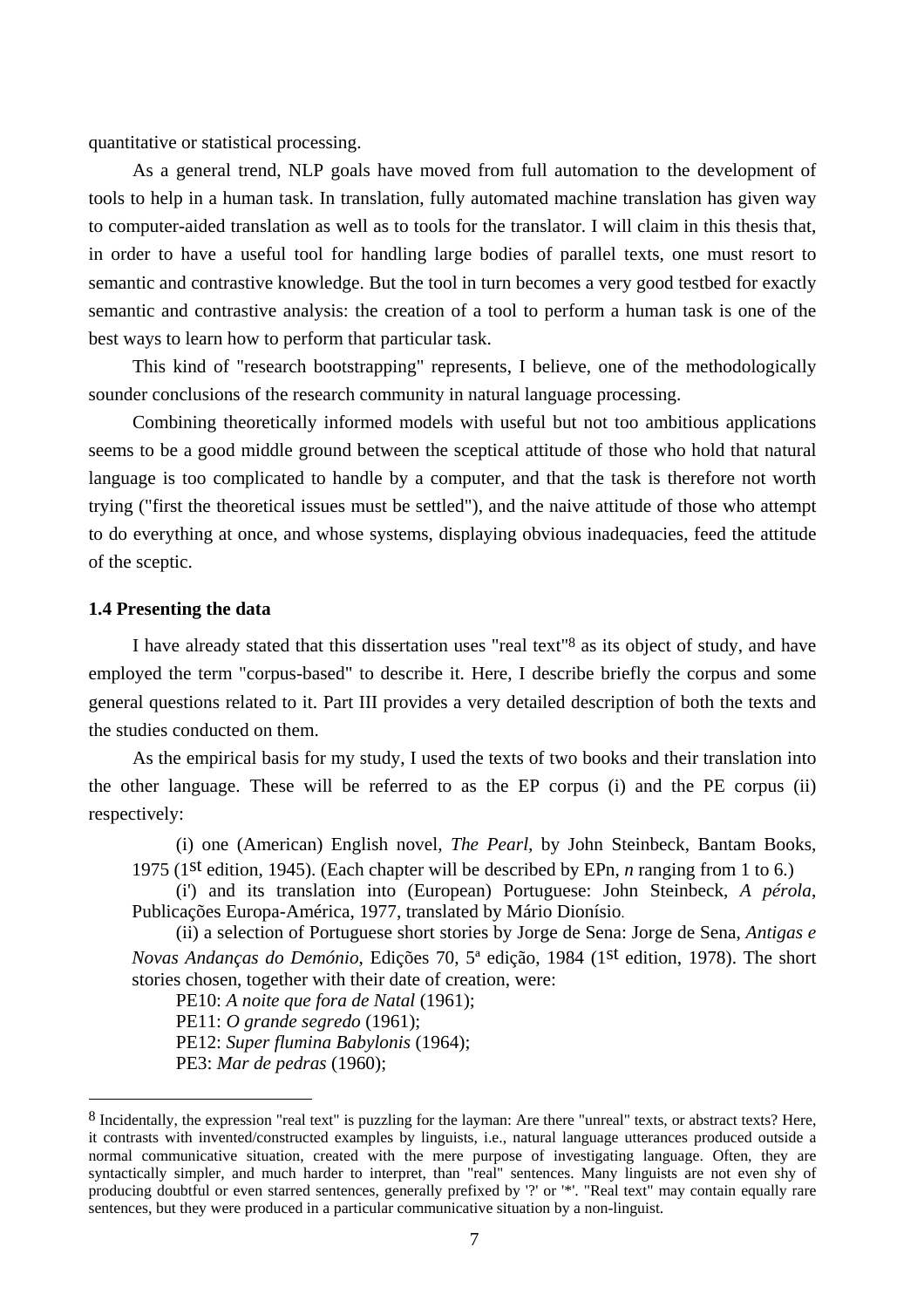PE6: *A comemoração* (1946); PE8: *A campanha da Rússia* (1946-1960); PE9: *Kama e o génio* (1964).

(ii') and their translation into (American) English: Jorge de Sena, *By the rivers of Babylon and other stories*, edited and with a Preface by Daphne Patai, Rutgers University Press, 1989.

The translators involved were:

 $\overline{a}$ 

PE10: A Night of Nativity (Frederick G. Williams);

PE11: The Great Secret (Daphne Patai);

PE12: By the rivers of Babylon (Daphne Patai);

PE3: Sea of Stone (Christopher C. Lund);

PE6: The Commemoration (Edward V. Caughlin);

PE8: The Russian Campaign (Daphne Patai);

PE9: Kama and the Genie (K.D.Jackson).

It may seem surprising that the study was conducted on literary texts, which seem to be farthest apart from the domain of applicability of natural language processing (notwithstanding the growing awareness in the humanities of the advantages of computer-aided techniques for literary analysis). But this choice was actually motivated by a set of independent considerations:

First, translations of novels and short stories are easily available, which is not the case with other kinds of literature, such as newspaper texts.

Second, literary texts are created with considerable care. After all, both writers and literary translators are the "best" users of natural language, in the sense that their language is considered paradigmatic, and their use of language a form of art.

Third, in the translation of literary text, translators are less tempted to depart radically from the source language text and create something more target language oriented than in other kinds of texts, out of respect for the original author. Even though this goes against the general belief that literary translation is the least literal of all kinds of translations, Monika Doherty (p.c.; but see Doherty (1992, 1995ab)) claims that one is liable to find freer translation pairs in other kinds of texts (such as technical or scientific writing) than in literary works.9

Finally, I was specifically interested in studying tense and aspect in narrative (as opposed to, for example, technical text) because one of the claims generally made in the literature on tense and aspect is its relevance to narrative. Undoubtedly, novels and short stories which report a sequence of events are the most developed instances of narrative text that can be found. Conversely, it is well known that technical texts display considerably less variety as far as tense and aspect devices are concerned.

In fact, one could argue that the object of this dissertation is tense and aspect in narrative (and not in general). To some extent, however, other kinds of discourse were also considered, as they were represented in direct speech and in non-narrative sections contained in the texts

<sup>9</sup> I should note that by "translation of technical/scientific writing" I mean, for example, a text in chemistry translated by (or with the help of) a specialist in that domain. I do not include catalogue or procedure types of "business translation", e.g. the essential parts of computer or car manuals translated for a company that produces computers or cars. As anyone can appreciate, that kind of translation has indeed to be very literal.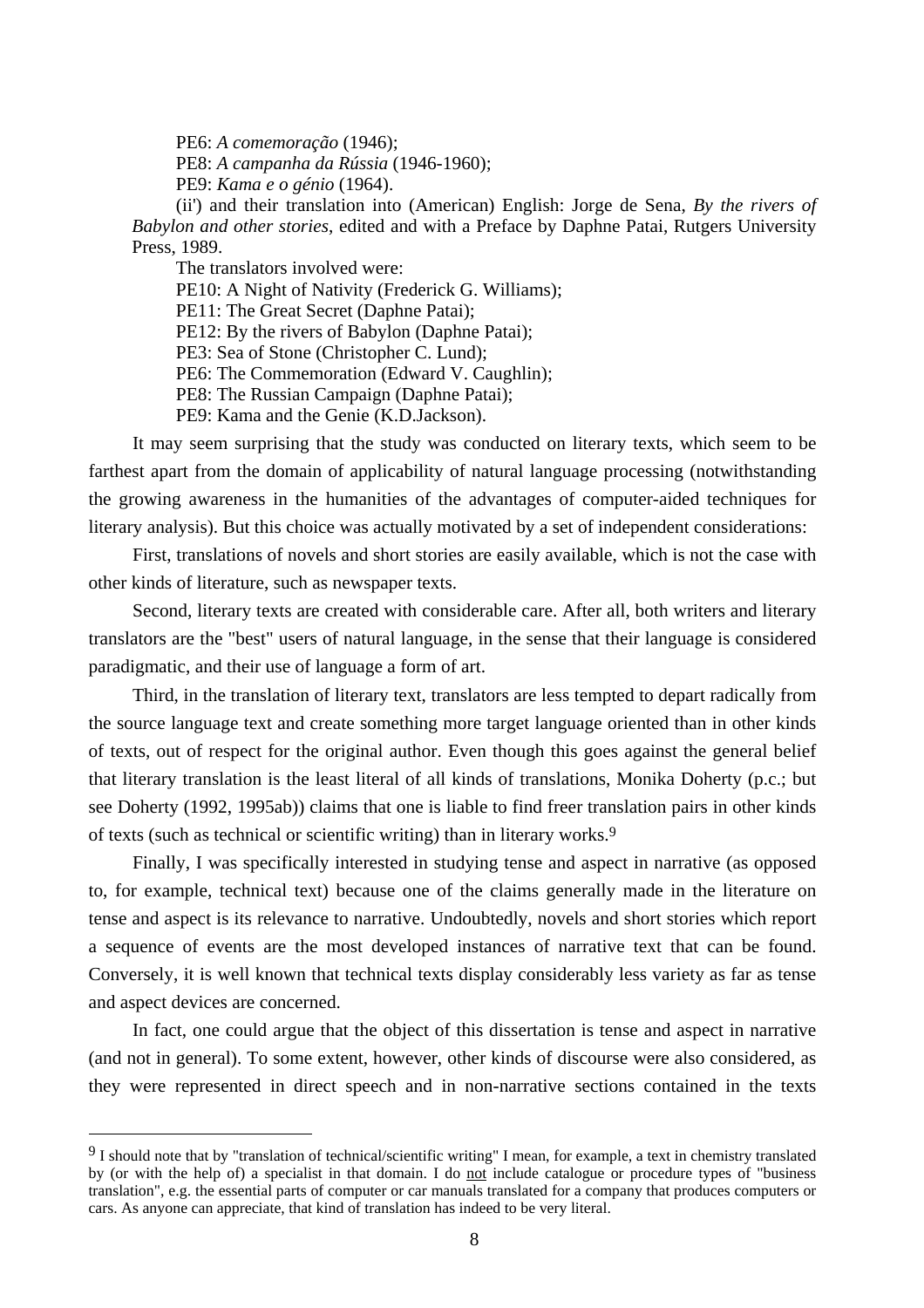analysed. Even though a study like Caenepeel's (1995) on the influence of text type would be an interesting follow-up of the work reported in this dissertation, I believe that it is the meaning of tenses that produces their particular uses in narrative, and not the other way around, i.e., text type is a consequence and not a cause of tense distribution. People who do not share this opinion can, nevertheless, obviously read this dissertation as dealing exclusively with narrative discourse.

Summing up, I believe that there are good reasons to use literary narrative texts as the object of the study, provided they are not too marked as literary artifacts. I.e., it would have been disastrous to choose James Joyce or José Saramago, for the study of English or Portuguese. By contrast, the texts chosen are relatively short and are characterized by favouring the description of actions. In addition, I believe that none of the original texts can be considered difficult to understand by the ordinary (native) reader.

Other questions that should be taken up are corpus size and variety, and the associated issues of representativity and balance. Let me begin by a rudimentary external description of the corpus, presenting a few basic numbers in Tables 1.1 and 1.2. ("Translation pairs" are the result of the sentence alignment process. If there were only one-to-one sentence correspondences, it would equal the number of sentences (which would then necessarily be the same in both languages). "Tensed translations" are the tensed clauses in the source language which were translated.) Note that the detailed characterization of the texts is given in Chapter 9.

| Number of words in English        | 26060 |
|-----------------------------------|-------|
| Number of words in Portuguese     | 23262 |
| Number of sentences in English    | 1628  |
| Number of sentences in Portuguese | 1861  |
| Number of translation pairs       | 1602  |
| Number of tensed translations     | 3744  |

Table 1.1: General description of the EP corpus

| Table 1.2: General description of the PE corpus |
|-------------------------------------------------|
|-------------------------------------------------|

| Number of words in Portuguese     | 25174 |
|-----------------------------------|-------|
| Number of words in English        | 27972 |
| Number of sentences in Portuguese | 1449  |
| Number of sentences in English    | 1459  |
| Number of translation pairs       | 1446  |
| Number of tensed translations     | 3318  |

There are two main definitions of corpus in linguistics: one refers to any sufficiently large collection of items, and in most cases could be easily rephrased by the less scientific "the set of instances I observed". Then, there is the recent definition by John Sinclair, one of the most distinguished scholars in corpus research and the "father" of the COBUILD dictionary of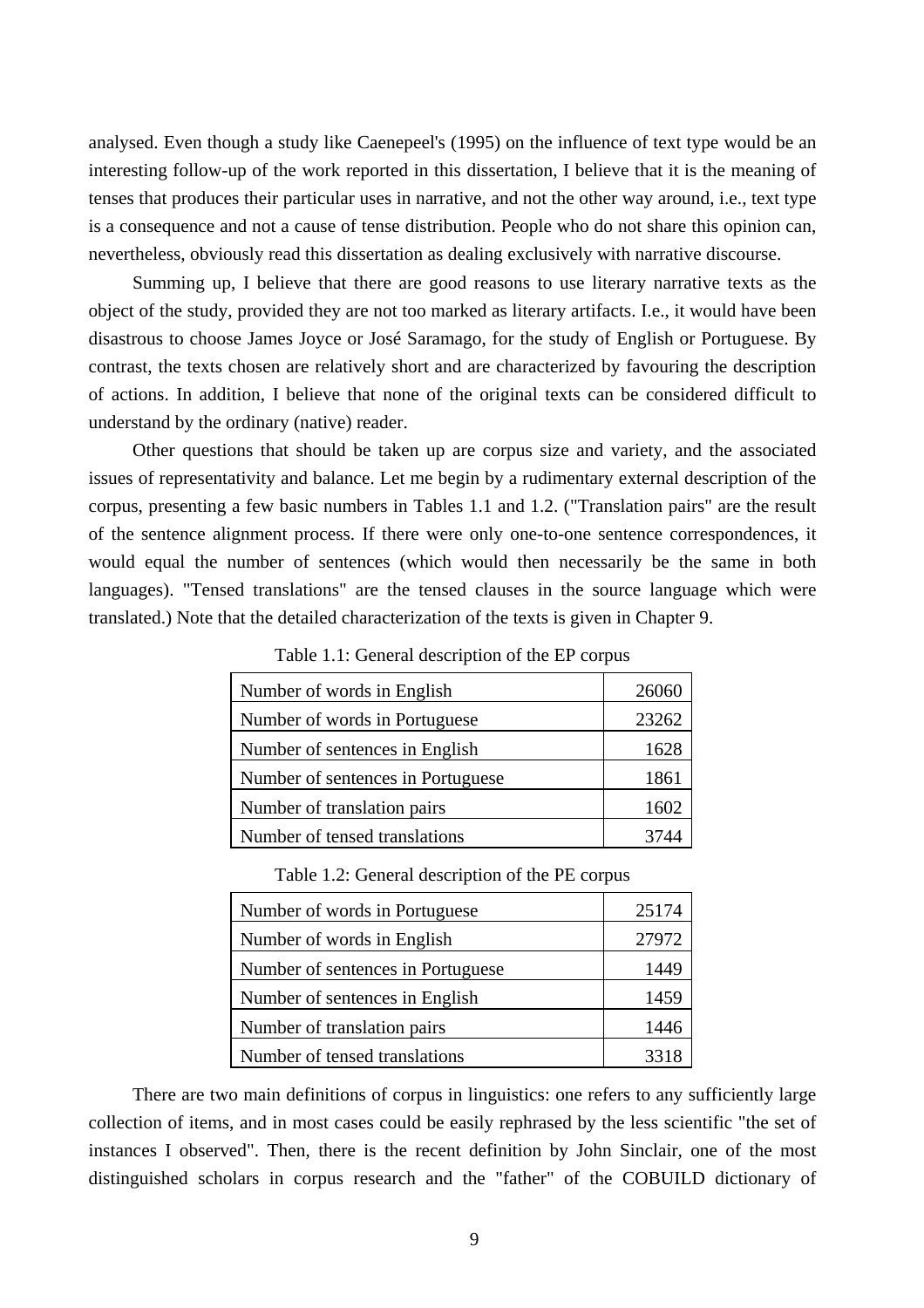English, a corpus-driven enterprise. According to Sinclair, "A corpus consists of texts or parts of texts [...] selected according to external criteria -- their place in the sociocultural order, so that their linguistic characteristics are, initially at least, independent of the selection process" (Sinclair, 1995).

Unfortunately, neither definition is appropriate for my purposes, the first being too broad, and the second being too restrictive. Radical as it may be, this position is not unusual in the community. In fact, Sinclair himself has to resort to the concept "specialized corpus" to be able to take into account things like corpora of errors. Furthermore, as noted in Gavrilidou & Piperidis (1995:10), "the compilation of a *generic parallel* corpus, which will include many languages and be application independent, seems to be a contradiction in terms". In fact, it is obvious that parallel corpora must be highly specific regarding text type. Finally, I should note that most corpus researchers (I take for example Church and Gale as distinguished representatives) do not handle corpora in Sinclair's sense.

I propose, therefore, another definition of corpus, parameterized by the phenomenon of interest, and possibly also dependent on research goal: A corpus of X is defined as "a collection of appropriate linguistic entities containing X whose selection was not made dependent on X, such that its size is large enough to confidently represent most different instances of X in context". To define "large enough" formally one might need to perform statistical analyses in the domain in question. As a first approximation, I suggest that corpus size should be at least one order of magnitude above the number of possible values of X in context.

This definition, applied to my object of study, would be instantiated as: A corpus of tense and aspect forms and their translation is a collection of pairs of sentences whose selection was not made dependent either on tense and aspect forms or on their translation, such that its size is large enough to confidently represent most different instances of tense and aspect and their translation.

Likewise, Sinclair's definition could be accommodated to mine.<sup>10</sup> At first sight, one might use "texts" substituted for X and "complete<sup>11</sup> texts with classification of type" for the appropriate linguistic entities. The definition would thus become: A text corpus is a collection of complete texts whose selection was not made dependent on the text (actually it was made dependent on text type only) such that its size is large enough to confidently represent most different instances of text. However, some reflection on the use of a corpus by Sinclair and his followers makes me suggest the following simpler version: A corpus of words in context is a collection of texts (implying necessarily words in context), whose selection was not made dependent on the words in question, such that its size is large enough to confidently represent most different instances of words in context.

 $10$  Note, however, that Sinclair does not take up the question of size and/or representativity, so in this respect I am definitely adding something.

 $11$  By "complete" I mean some sort of coherent part, not necessarily a whole text: one chapter, one scene in a narrative, one abstract of a piece of news, etc.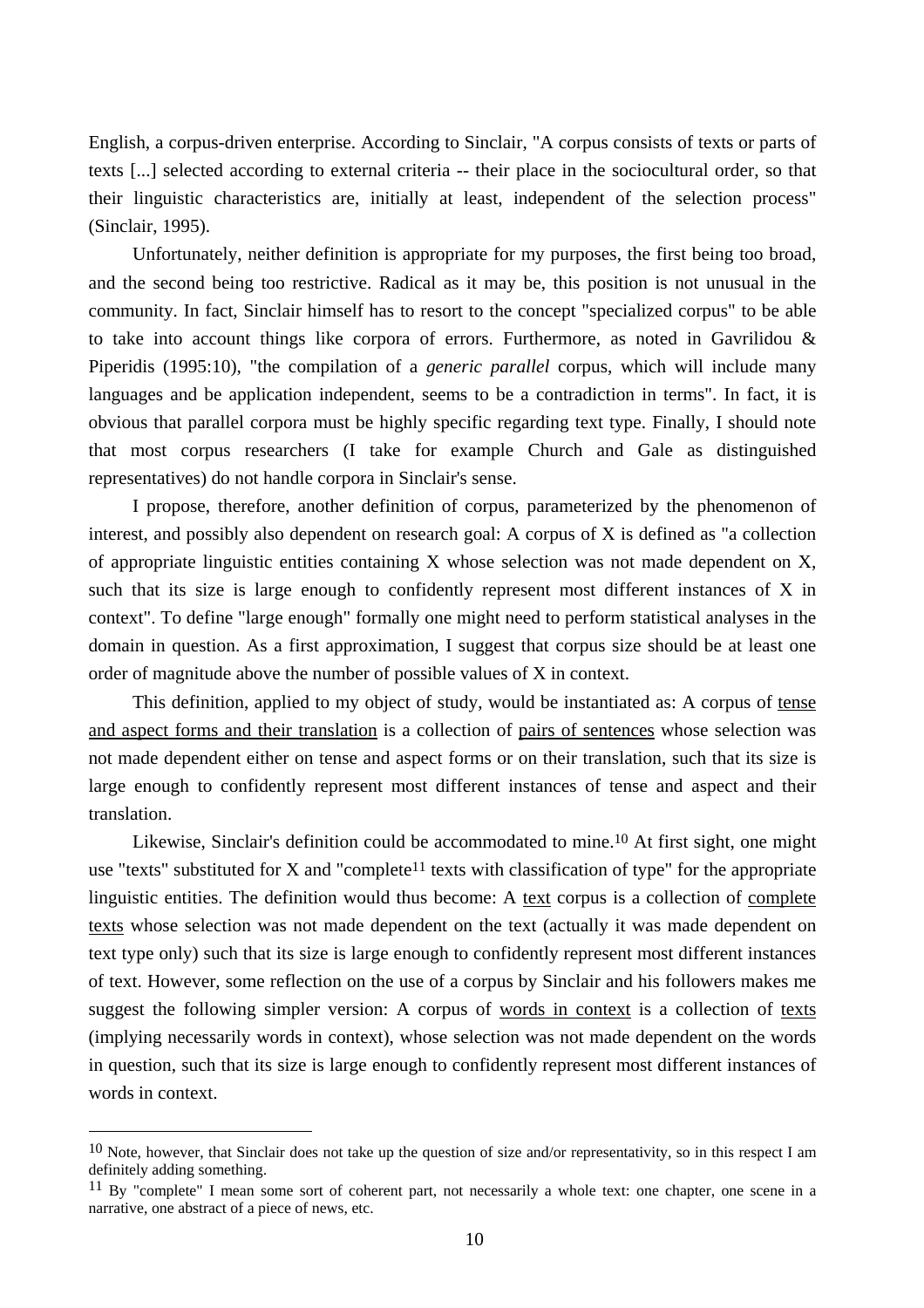This general definition has the advantage of making corpus size requirements relative to corpus of what, which is an intuitively desirable property, and which agrees, in fact, with actual practice. In fact, for corpus-based lexical studies the corpus size (in number of words) is drastically larger than for grammatical studies, because one is generally interested in the frequency distribution of a word, which can be modelled as contrasting with all others of the same category. On the other hand, it is foreseeable that grammatical studies, where the contrast is in terms of a finite and usually rather small number of alternatives, require much smaller corpora (in number of words).

For example, in Bacelar do Nascimento et al. (1993), a corpus of original Portuguese text containing 220,000 words was used to study 266 occurrences of the verb *dar* ('give'), while Church and Gale (1991) used a corpus of 890,000 aligned sentences to obtain results for the translation of lexical items with frequencies around several hundred.12

By contrast, Hakulinen et al., describing quantitative studies of Finnish, claim that the syntactical freezing point is fairly low: "the sample size above which you cannot really find any significant changes in the parameters and their frequencies is a corpus of a few hundred sentences" (Hakulinen et al., 1980:104, my translation), and, in general, researchers dealing with quantitative information about grammatical devices employ relatively small corpora (cf. e.g. Biber (1988) and Givón (1995)). For example, Biber (1993) claims that for features like the number of present and past tense verbs in English a 1,000-word sample size is enough. As far as the number of different texts per corpus is concerned, Biber considers a collection of 481 texts taken from twenty-three spoken and written registers a "relatively large and wide ranging corpus of English texts" (Biber, 1993:253), which seems to agree nicely with my requirement of an order of magnitude higher (relative to register).

In this dissertation, I have a corpus of more than 7,000 translated tensed clauses, even though -- measured in words -- the material comprises only around 50,000 words (in each language). As a rough estimate, this would allow me to have a convenient collection of instances to study ten different markers in each language (this corresponds to  $10x10 = 100$  possible different pairs of tenses and translations; one order of magnitude above thus asks for a corpus size of some thousands of instances).

Let me just invoke, on this subject, what Biber (1993) has to say on his paper devoted to corpus representativeness. General as this issue might be, his recommendations are still based on the assumption that the goal of a corpus is to study "the full range of linguistic variation existing in a language" (Biber, 1993:247). Now, this is undeniably one use of corpora, but it is certainly not the only one. He himself acknowledges this when discussing demographic sampling, claimed to be only appropriate for corpus design based on text production or text reception. According to Biber, "these kinds of generalizations, however, are typically not of interest for linguistic

<sup>&</sup>lt;sup>12</sup> Some examples discussed in Church and Gale's paper have the most frequent translation pair for the English word as follows: *houses-maisons* - 159 occurrences; *risk-risque* - 363 instances; *ignore-compte* - 108 cases. Their example of *house-chambre*, appearing 30,584 times, is clearly exceptional.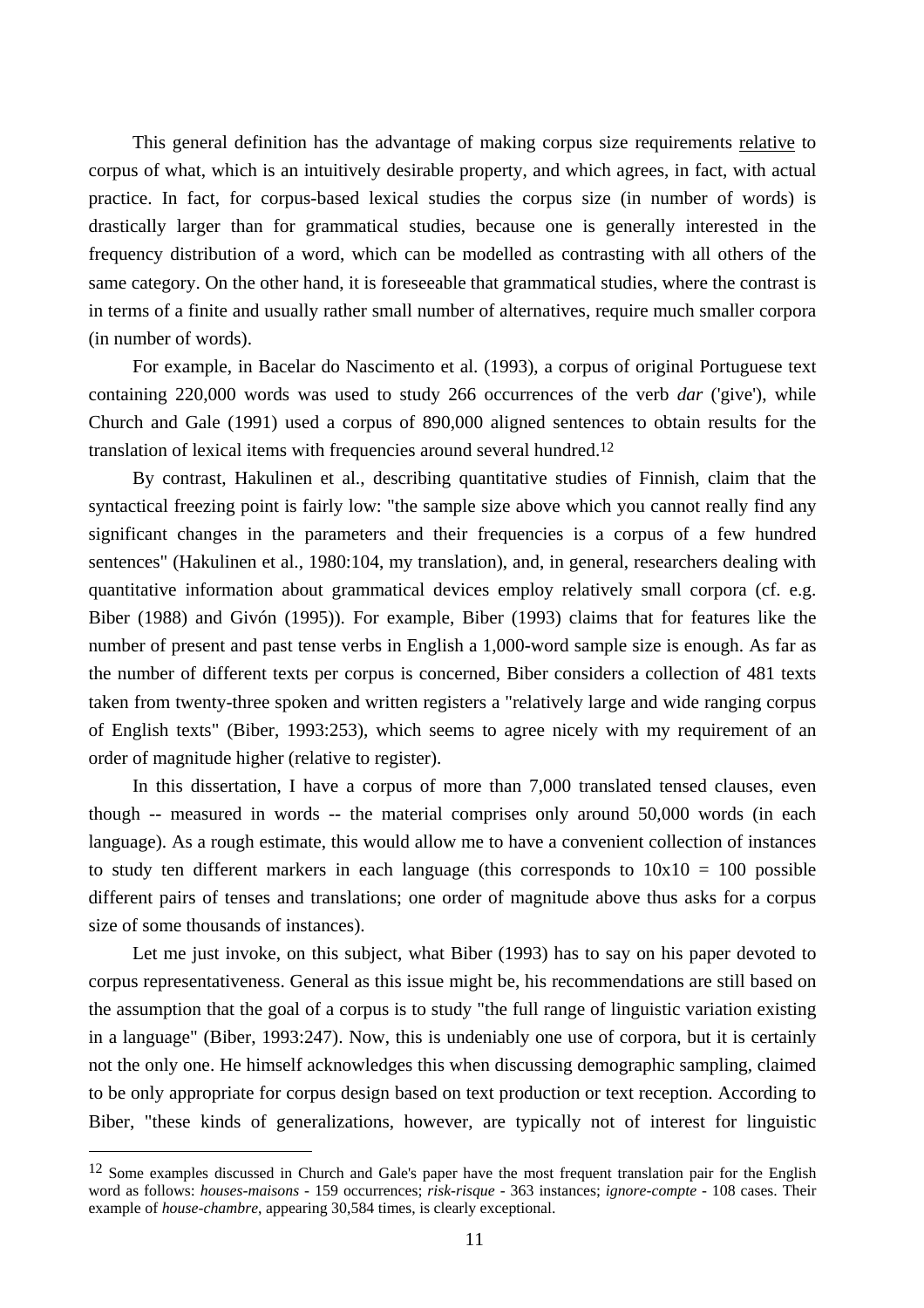research" (Biber, 1993:247). Further evidence for my claim that corpus design is goal-dependent, is his conclusion that to study the distribution of present and past tense 1,000-word samples are enough. If one wants to study their grammatical behaviour instead, the number of such verbs is almost an irrelevant question: that is a feature of a text, and tense is above all a feature of a sentence. To study tense in sentences (and not in texts) the sample "text" size should be the sentence, and not 1,000 words.

Even if the reader agrees whole-heartedly with my redefinition of corpus and thus is willing to admit that its size is sufficient, I suppose s/he would still hold that a balance of different authors and translators would be desirable (I note that there is one author for each language, one translator into Portuguese and five into English).

To this objection I have a somewhat weaker response: I indeed assumed that the variation of author was not crucially relevant, on the grounds that, lying at the heart of our native competence, tense choice does not seem to require a conscious decision on the part of the writer. Rather, it seems that it should vary much more significantly with the content of what is described, the linguistic context and the like, than with the subjective language user. However, I recognize that this assumption was left untested in this work.13

As far as the variability of the translation due to different translators is concerned, again no study has concentrated specifically on this matter, even though in the case of the translation into English the separation of data per short story of Sena provides some empirical data that could be used to settle the issue. The study of the individual contribution of the translator is, however, too far from my goal in this thesis. But it should be noted that on this issue my position is distinct from the one regarding the author's influence: I do not assume that variation is unimportant. On the contrary, I have carefully used my intuition in every translation analysed, which means that in practice two different translators were always consulted.14

To finish, I should like to draw attention to Sinclair's distinction between between corpusdriven and corpus-based studies: While for the former kind of studies it is the corpus that is primary, for the latter kind the corpus is used to test hypotheses, but one's own intuitions are always called into play. Contrary to his position, I believe that one's own intuitions (or judgement) should always be called into play, i.e., the corpus is a tool, and not the engine, of a linguistic investigation. And it is in this spirit, and only in this spirit, that I call my dissertation corpus-based.

# **1.5 Organization of the thesis**

<sup>&</sup>lt;sup>13</sup> The assumption is <u>not</u> that different authors have the same distribution of tenses (or other tense and aspect devices). This is trivially false: it is enough to recall that some authors write action stories while others write descriptions with hardly any action at all. The assumption is that in writing about the same subject, and if they used similar linguistic devices, different authors would come up with the same tense, i.e., the properties of the linguistic context and of what they wanted to convey are more important than their own style for this matter.

<sup>&</sup>lt;sup>14</sup> Furthermore, and even though, for lack of time, the results of such an investigation could not be made to bear on the present text, I have checked many of my claims as regards the translation from English into Portuguese against an independent translation of the first three chapters of *The Pearl*, for which I am extremely grateful to my mother.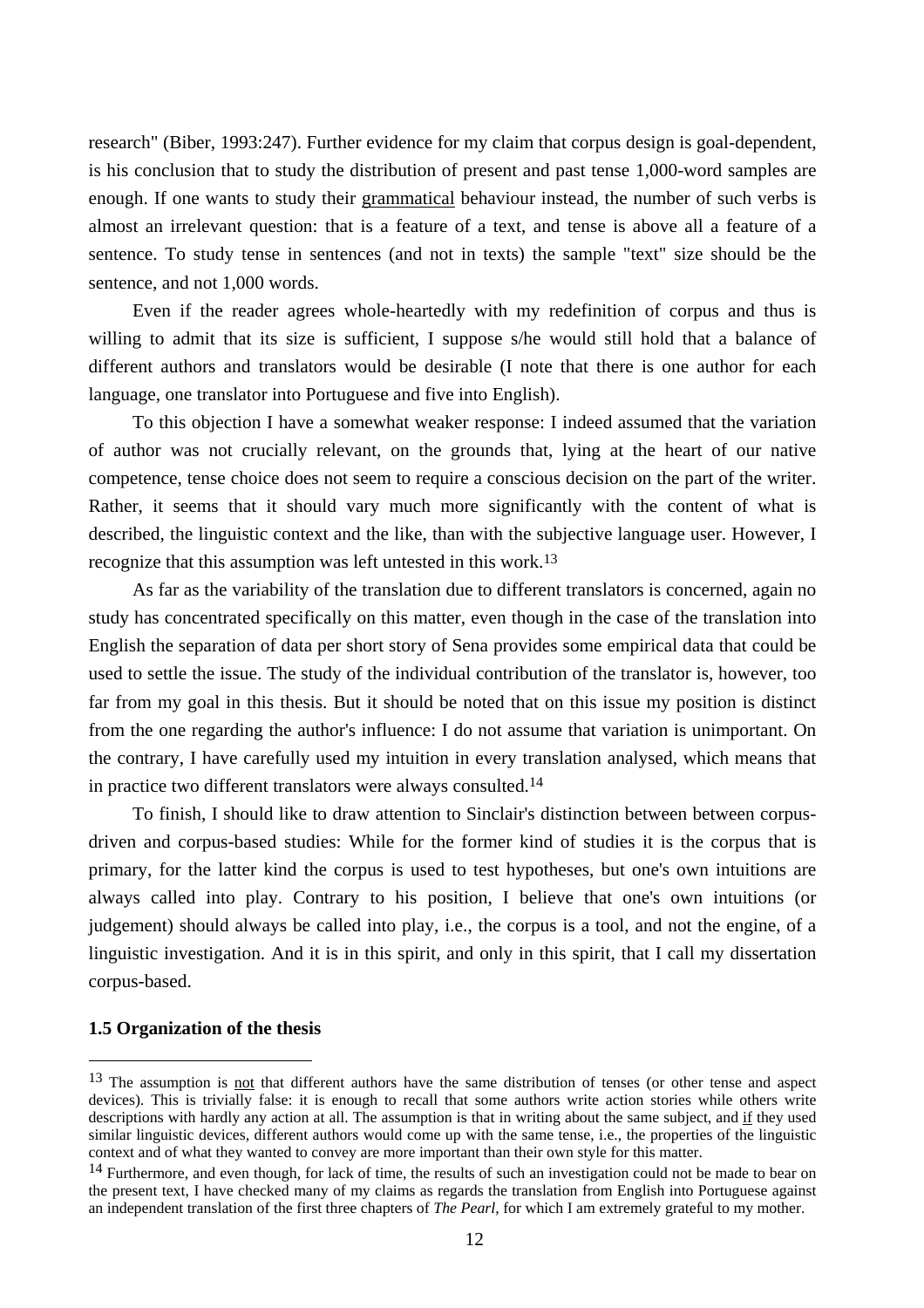The thesis is organized in three parts, containing theoretical background, practical proposals, and empirical studies, respectively.

Part I, comprising Chapters 2 to 4, provides background for and discusses the general themes of the dissertation: language contrast (Chapter 2), translation (Chapter 3), and tense and aspect (Chapter 4). However, these chapters are not simply introductory, as they are used to present several non-consensual claims, suggesting some analyses as well. For example, Chapter 3 contains my own argument for translation-based corpus studies, as well as a semantic typology of translation pairs, while Chapter 4 presents my own critical assessment of some current tense and aspect theories.

Part II, comprising Chapters 5 to 8, contains the main contributions of the thesis, dealing with English and Portuguese tense and aspect: Chapter 5 introduces the descriptive framework I suggest, namely, a re-working of Moens's (1987) aspectual network for monolingual description, and a descriptive device termed the Translation Network for contrastive analysis. While the English tense and aspect system is also included in Chapter 5, since it contains at most local improvements regarding the literature of tense and aspect in English, the whole of Chapter 6 is devoted to tense and aspect in Portuguese, corresponding to a substantial amount of original work on the subject. Chapter 7, in turn, can be considered the main chapter of the thesis, in that it uses the contrastive model and the monolingual analyses of the two languages to provide an overview of the contrasts between English and Portuguese, based on real translations. Finally, Chapter 8 tries to give a formal description of what was suggested so far.

Part III, comprising Chapters 9 to 14, presents several empirical studies which constitute the background for most of the claims of the dissertation, and especially for Chapter 7, which explains many if not most of the phenomena pointed out. Their presence in this thesis is required to prove that there is solid empirical ground behind the claims and analyses provided. In particular, it shows not only that the examples of Chapter 7 were not made up, but that they were not chosen because they conformed to particular claims I wished to make, either; rather, they were illustrative of tendencies only perceivable after labour-intensive analyses of hundreds of translation pairs. Chapter 9 describes the corpus and the preliminary quantitative studies; Chapter 10 presents a case study of Imperfeito both in the Portuguese tense and aspect system and in what concerns translation into and from English; Chapter 11 displays a contrastive study of perception sentences; while Chapter 12 studies the English present perfect and how it is rendered in Portuguese, and Chapter 13 contrasts the pluperfect in the two languages based on the translation relations found. Finally, Chapter 14 studies the opposition Perfeito/Imperfeito in Portuguese and how it is rendered in English.

Chapter 15 concludes the thesis with a discussion of further work and a short summary of the main points presented in the dissertation.

The reader who wonders whether all chapters are equally worth while reading, in view of his or her particular interests, is advised to proceed at once to Chapter 15, where a more informative summing up of the contributions included in the whole text is attempted.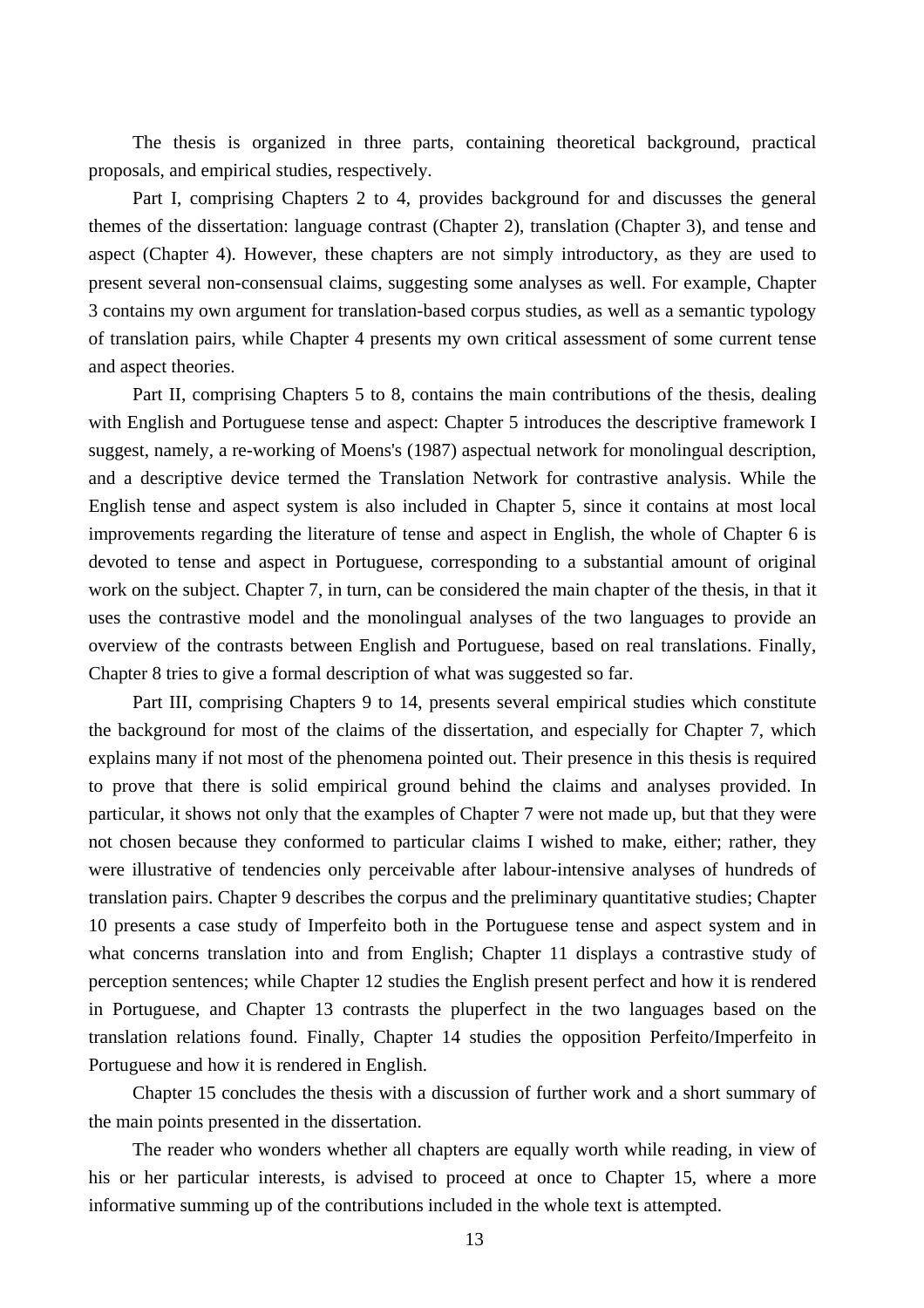# **1.6 A note on the translation of the translation examples**

One last observation is required here, regarding the presentation of the corpus examples.

As indicated in the notes on typographical conventions, for almost every translation pair I produced a gloss in English in order to make this dissertation fully accessible to those without knowledge of Portuguese.

This turned out, however, to be far from a minor task, because different translation pairs are presented for different reasons, and, therefore, the kind of translation better suited to the point I make in each case can be radically different as well.

Moreover, for the gloss to be useful at all, it also has to differ in some significant respect from the English text of the translation pair (which itself might range from a rather literal to a very free translation). In fact, if I was not able to produce such a gloss, backtranslation -- or retranslation -- was simply omitted.

My glosses thus range over at least the following cases, according to the nature of the translation and the issue at hand:

- the gloss provides a near to literal translation
- the gloss provides a semantically more appropriate translation
- the gloss provides another possible interpretation of the Portuguese text

In some cases, the criteria for a particular (set of) gloss(es) are made explicit in the text, but not in the overwhelming majority of the times, for obvious reasons.

As noted above, I do not claim in general that the glosses are cast in proper English. I have nevertheless avoided literal translations in the most obvious cases of obligatory differences between the two languages: For example, I always convert a standard Portuguese noun phrase structure into the corresponding English one, and Portuguese punctuation marks for direct speech into English ones. In general, I try to render (more) literally only what is related to tense and aspect. To do it properly is again far from trivial, however, as the reader is invited to try for him/herself.

On purpose, I have not marked in any way blatant errors appearing in the translation (in either direction). A careful reader with knowledge of the two languages can easily detect them. But the present dissertation was not concerned with the subject of translation errors in the first place (except when such errors crucially involved tense and aspect devices, in which case they are commented on in the main text). In addition, to distinguish between a radically different but possible interpretation and a blatant misinterpretation is again more difficult than it seems. The readers must therefore be cautioned against interpreting every case in which a different meaning is expressed in the gloss as a mistranslation (or believing that I do).

As a general rule, I suggest that Portuguese native speakers simply should not read the glosses, though I believe that they can be quite useful for non-native speakers (excepting the most literal glosses). Most importantly, I hope that a non-speaker of Portuguese can get a good grasp of most of what I claim by contenting her/himself with reading the two English versions of